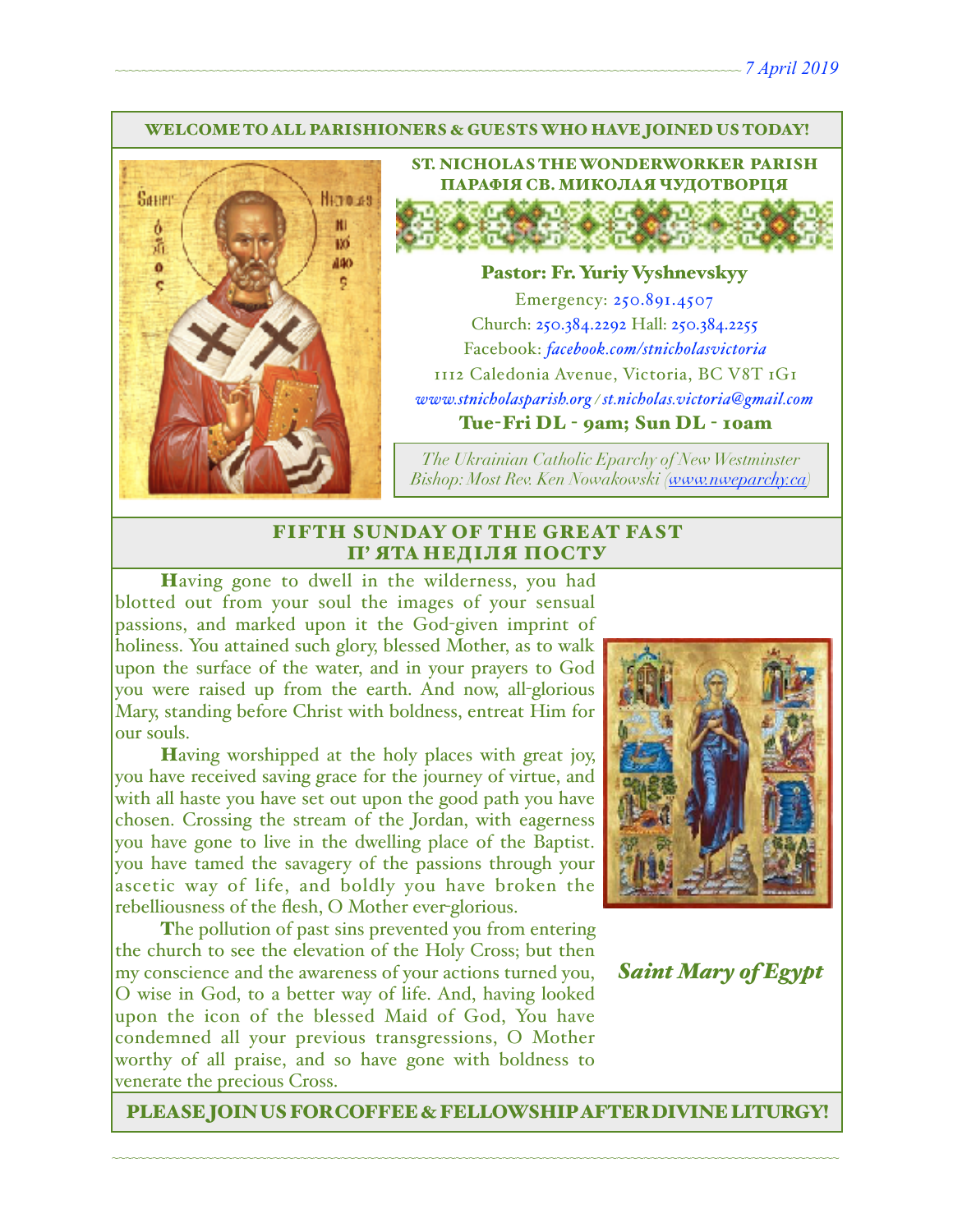| <b>SUNDAY HYMNS</b>                                                                                                                                                                                                                                                                                                                                                                                                                                                                                                                                                                                                                                                                                                                                                                                                                                     |                |                                                                |                                                                    |                          |          |
|---------------------------------------------------------------------------------------------------------------------------------------------------------------------------------------------------------------------------------------------------------------------------------------------------------------------------------------------------------------------------------------------------------------------------------------------------------------------------------------------------------------------------------------------------------------------------------------------------------------------------------------------------------------------------------------------------------------------------------------------------------------------------------------------------------------------------------------------------------|----------------|----------------------------------------------------------------|--------------------------------------------------------------------|--------------------------|----------|
| <b>OPENING HYMN</b>                                                                                                                                                                                                                                                                                                                                                                                                                                                                                                                                                                                                                                                                                                                                                                                                                                     |                | With Joy We Keep the Holy Fast pg. 1008 (Anthology of Worship) |                                                                    |                          |          |
| <b>COMMUNION HYMN</b>                                                                                                                                                                                                                                                                                                                                                                                                                                                                                                                                                                                                                                                                                                                                                                                                                                   |                |                                                                | Поклоняюся Мій Христе/When I Behold the Wondrous Cross pg. 156-157 |                          |          |
| Кант до Святого Хреста / Kant to the Holy Cross<br><b>CLOSING HYMN</b>                                                                                                                                                                                                                                                                                                                                                                                                                                                                                                                                                                                                                                                                                                                                                                                  |                |                                                                |                                                                    |                          |          |
| Please join us today in singing our Sunday hymns!                                                                                                                                                                                                                                                                                                                                                                                                                                                                                                                                                                                                                                                                                                                                                                                                       |                |                                                                |                                                                    |                          |          |
| <b>SUNDAY &amp; DAILY SCHEDULE</b>                                                                                                                                                                                                                                                                                                                                                                                                                                                                                                                                                                                                                                                                                                                                                                                                                      |                |                                                                |                                                                    |                          |          |
| <b>SUNDAY, April 7</b>                                                                                                                                                                                                                                                                                                                                                                                                                                                                                                                                                                                                                                                                                                                                                                                                                                  |                | Divine Liturgy - for the Parishioners of St Nicholas Parish    |                                                                    |                          | 10:00 AM |
| <b>MONDAY, April 8</b>                                                                                                                                                                                                                                                                                                                                                                                                                                                                                                                                                                                                                                                                                                                                                                                                                                  |                | <b>NO SERVICES</b>                                             |                                                                    |                          |          |
| TUESDAY, April 9                                                                                                                                                                                                                                                                                                                                                                                                                                                                                                                                                                                                                                                                                                                                                                                                                                        |                | <b>Stations of the Cross</b>                                   |                                                                    |                          |          |
| <b>WEDNESDAY, April 10</b>                                                                                                                                                                                                                                                                                                                                                                                                                                                                                                                                                                                                                                                                                                                                                                                                                              |                | Divine Liturgy of the Pre-Sanctified Gifts                     |                                                                    |                          | 9:00 AM  |
| THURSDAY, April 11                                                                                                                                                                                                                                                                                                                                                                                                                                                                                                                                                                                                                                                                                                                                                                                                                                      |                | Divine Liturgy followed by Sorokousty                          |                                                                    |                          | 9:00 AM  |
| FRIDAY, April 12                                                                                                                                                                                                                                                                                                                                                                                                                                                                                                                                                                                                                                                                                                                                                                                                                                        |                |                                                                | Divine Liturgy of the Pre-Sanctified Gifts                         |                          | 6:00 PM  |
| SATURDAY, April 13                                                                                                                                                                                                                                                                                                                                                                                                                                                                                                                                                                                                                                                                                                                                                                                                                                      |                | <b>NO SERVICES</b>                                             |                                                                    |                          |          |
| SUNDAY, April 14                                                                                                                                                                                                                                                                                                                                                                                                                                                                                                                                                                                                                                                                                                                                                                                                                                        |                |                                                                | PALM SUNDAY - Divine Liturgy                                       |                          | 10:00 AM |
| Please Note: to request a Divine Liturgy for a special intention, please see Fr. Yuriy to arrange for it!                                                                                                                                                                                                                                                                                                                                                                                                                                                                                                                                                                                                                                                                                                                                               |                |                                                                |                                                                    |                          |          |
| <b>SUNDAY EPISTLE READERS</b>                                                                                                                                                                                                                                                                                                                                                                                                                                                                                                                                                                                                                                                                                                                                                                                                                           |                |                                                                |                                                                    |                          |          |
| <b>DATE</b>                                                                                                                                                                                                                                                                                                                                                                                                                                                                                                                                                                                                                                                                                                                                                                                                                                             | <b>READING</b> | <b>UKRAINIAN</b>                                               |                                                                    | <b>ENGLISH</b>           |          |
| <b>SUNDAY, April 7</b>                                                                                                                                                                                                                                                                                                                                                                                                                                                                                                                                                                                                                                                                                                                                                                                                                                  | Heb.9:11-14    | Liliia Palyvoda                                                |                                                                    | Zoe MacGillivray         |          |
| <b>SUNDAY, April 14</b>                                                                                                                                                                                                                                                                                                                                                                                                                                                                                                                                                                                                                                                                                                                                                                                                                                 | Phil. 4:4-9    | Glikeria Iwanuck                                               |                                                                    | Peter Iwanuck            |          |
| <b>SUNDAY, April 21</b>                                                                                                                                                                                                                                                                                                                                                                                                                                                                                                                                                                                                                                                                                                                                                                                                                                 | Act. 1: 1-8    | Yuliya Pelekhata                                               |                                                                    | Graciela Spaciuk-Schwarz |          |
| <b>SUNDAY, April 28</b>                                                                                                                                                                                                                                                                                                                                                                                                                                                                                                                                                                                                                                                                                                                                                                                                                                 | Act. 5: 12-20  | Motria Koropecky                                               |                                                                    | Darryl Huculak           |          |
| Thank you, Epistle readers, for your service in proclaiming God's Word!                                                                                                                                                                                                                                                                                                                                                                                                                                                                                                                                                                                                                                                                                                                                                                                 |                |                                                                |                                                                    |                          |          |
| <b>2019 PARISH COUNCIL EXECUTIVE</b>                                                                                                                                                                                                                                                                                                                                                                                                                                                                                                                                                                                                                                                                                                                                                                                                                    |                |                                                                | <b>PASTORAL MINISTRY &amp; HOLYMYSTERIES</b>                       |                          |          |
| CHAIRPERSONAlec Rossa - 250.472.3374<br>VICE-CHAIRPERSONRichard DeMerchant - 250.893.3484<br>BAPTISMSby appointment<br>SECRETARYLuba Kucharyshyn - 780.476.4260<br>MARRIAGESsix months notice should<br>be given to the parish priest, and he should be<br>FINANCIAL SECRETARYDavid Newberry - 250.598.8197<br>contacted before any other arrangements are made<br>FUNDRAISING/HALL RENTALRobert Herchak - 250.386.7872<br>FUNERALSby appointment<br>LITURGICAL COMMITTEEMotria Koropecky - 250.658.3051<br>MEMBER AT LARGEWayne Saunders - 780.710.2027                                                                                                                                                                                                                                                                                                |                |                                                                |                                                                    |                          |          |
| Bequests & Wills: Leaving a bequeath is a process of giving a donation through your will. It is<br>simply a distribution from your estate to a charitable organization through your last will and testament. It<br>can be as small or as large a donation as you wish. It is important that you talk to your lawyer about the<br>process. In your kindness please remember St Nicholas the Wonderworker Ukrainian Catholic Church in<br>your bequeath and will. If anyone wishes to make such a bequeath in their will, the following clause may<br>be included or added to a will: "I give, devise, and bequeath to St Nicholas the Wonderworker Ukrainian<br>Catholic Parish - 1112 Caledonia Avenue, Victoria BC, V8T 1G1, the sum of \$<br>$($ or<br>$\%$ of my<br>estate), to be used for the benefit of the parish and it's pastoral activities." |                |                                                                |                                                                    |                          |          |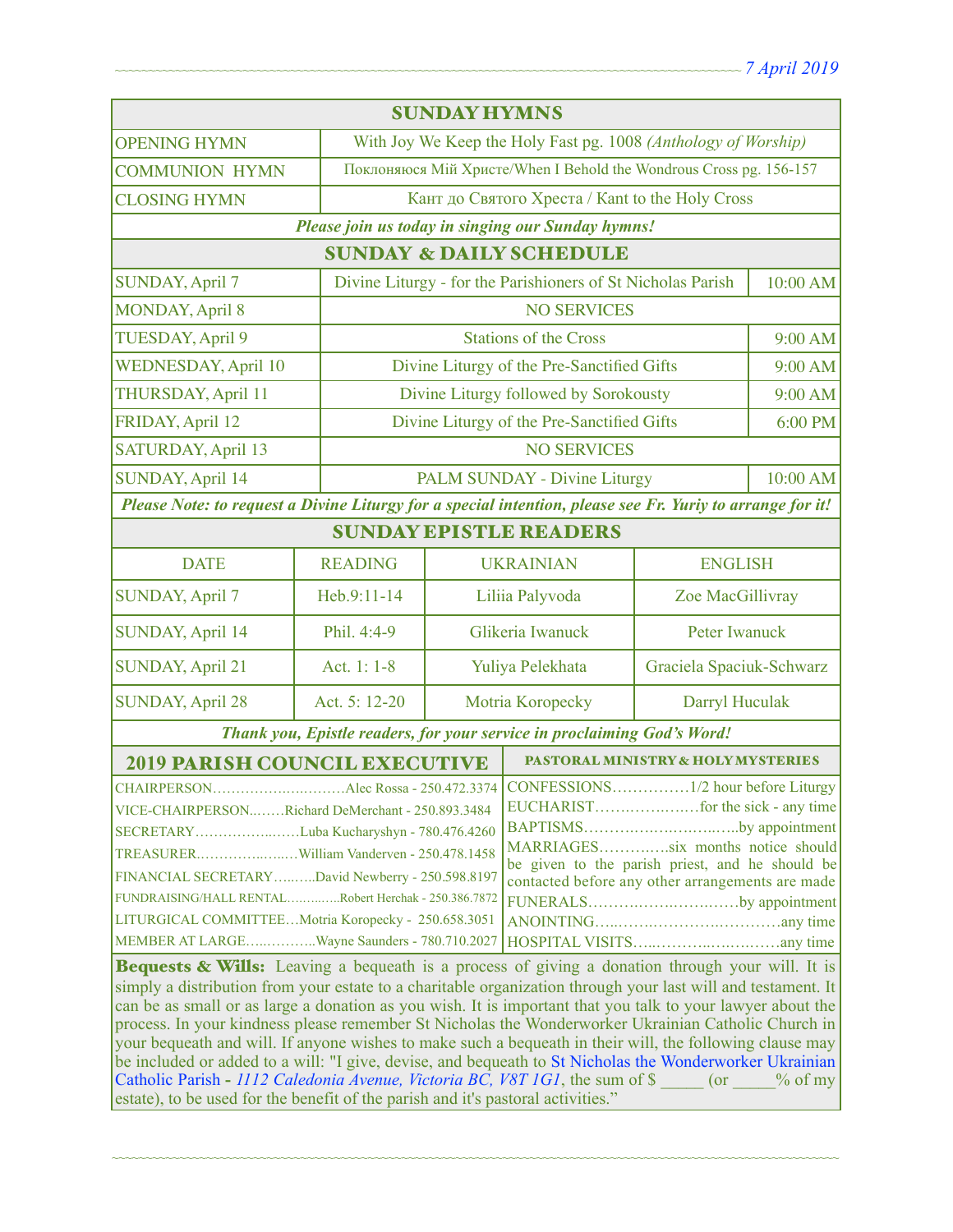## **Vibrant Parish Prayer**

**O** God, Creator of Heaven and Earth! Because of your indescribable love for us, you sent your Only-Begotten Son, Our Lord and Saviour, Jesus Christ - The Way, The Truth, and The Life and our Salvation. In His name, we turn to You. Strengthen our hearts and minds in Christian love and in unity of purpose as we strive to build a Vibrant Parish. Give us the grace to model our lives according to the Word of God. Instill in us the desire to pray and to celebrate the Holy Mysteries as one Christian Family in our Parish Community. Inspire us to follow Your great command to be a servant to the less fortunate among us! Grant this, O Lord, through the mercies and love for mankind of Your Only-Begotten Son with whom You are blessed, together with Your All-Holy, Good and Life-Giving Spirit, now and forever and ever. Amen!



# **St. Nicholas Parish**

**A Place To Encounter The Living Christ** Through the word, the Holy Mysteries & Prayer, Serving One's Neighbor, Leadership Fostering & Serving Unity and Missionary Spirit (His Beatitude Sviatoslav)



### **Молитва Живої Парафії**

**Г**осподи Ісусе Христе, Пастирю Добрий, як колись Ти пригорнув заблуканих овечок, щоб вони пізнали Твій голос і були Твоїм стадом, так і сьогодні глянь ласкаво з небесних висот на нашу парафію та зішли на неї Твого Святого Духа, щоб вона була місцем пізнання радості Доброї Новини. Скріплюй нас Твоєю присутністю та єднай нас кожночасно в молитві. Даруй нам духа служіння ближньому, щоб у нашій парафії кожний міг зустріти Тебе, милостивого Бога. Благослови наш духовний провід Твоєю мудрістю і дай, щоб ніхто з нас не шкодував ні часу, ні талантів, ні матеріальних дібр для розбудови Твого царства. Єднай нас у мирі та злагоді, щоб ми були Твоєю спільнотою любові. Всели в нас місійного духа, щоб ми стали тим світилом євангельського слова, молитви і добрих діл, що кличе кожного до участі в Божественному житті, щоб славилося, Спасе, Твоє Ім'я з безначальним Твоїм Отцем та пресвятим, благим і животворящим Твоїм Духом нині, і повсякчас, і на віки віків. Амінь.

# DIVINE LITURGY PROPERS

*The Divine Liturgy - An Anthology for Worship: Liturgy - pg. 270-318; propers - pg. 345, 635 The Divine Liturgy of our Father among the Saints St. Basil the Great is celebrated.* 

**Troparion, Tone 5:** Let us the faithful acclaim and worship the Word,\* co-eternal with the Father and the Spirit,\* and born of the Virgin for our salvation.\* For He willed to be lifted up on the cross in the flesh, to suffer death\* and to raise the dead by His glorious resurrection.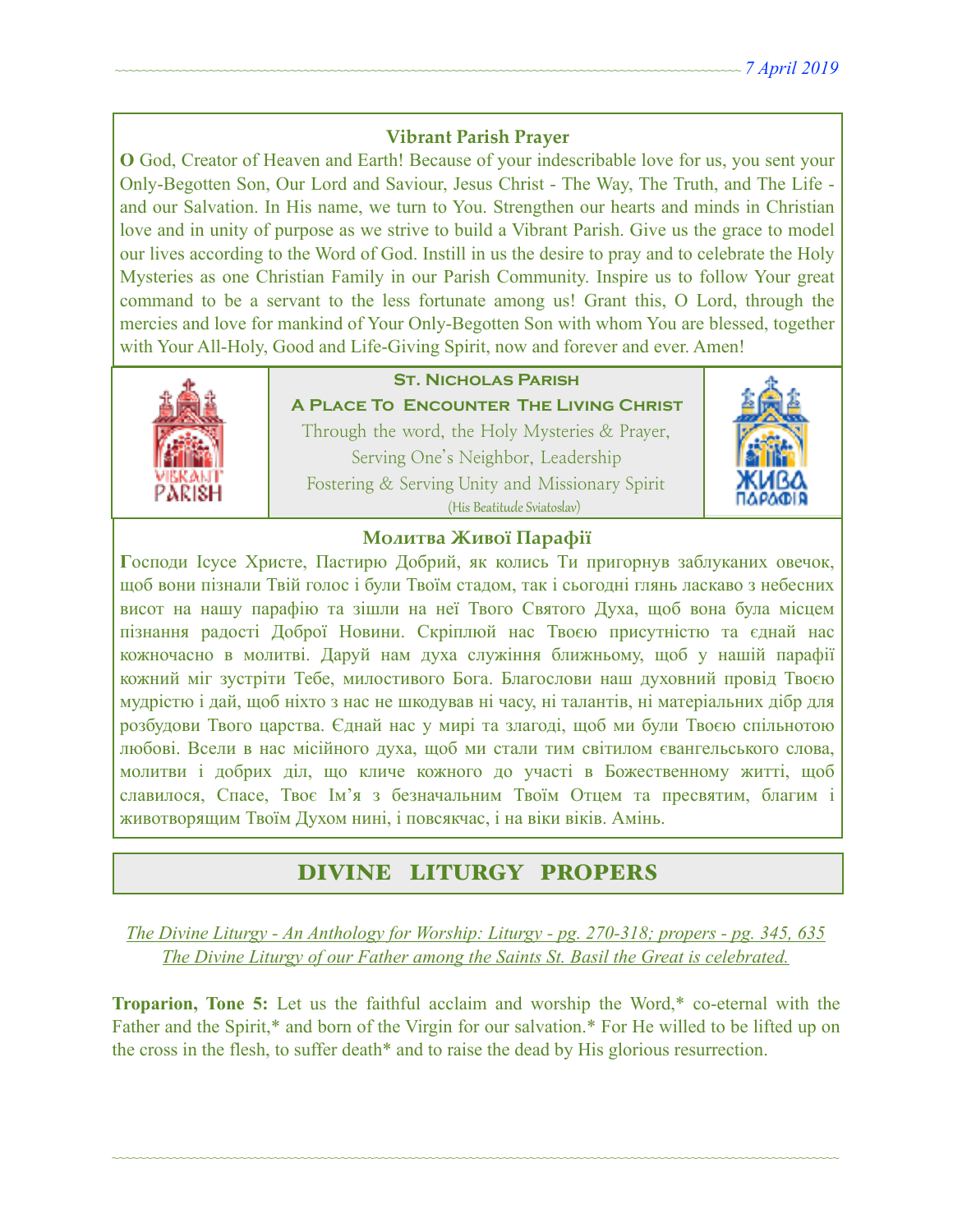**Troparion, Tone 8**: The divine image was faithfully preserved in you, O mother,\* for taking up the Cross, you followed Christ.\* By your deeds you have taught us to see beyond the flesh, which passes,<sup>\*</sup> and care for the soul, a thing immortal.<sup>\*</sup> And so, O venerable Mary,<sup>\*</sup> your spirit rejoices with the angels.

**Glory: Now: Kontakion, Tone 3:** Once you were filled with every impurity,\* now through repentance you have been revealed as a bride of Christ,\* following the angelic life, you crushed demons with the weapon of the Cross.\* Therefore, O glorious Mary, you have been shown to be a bride of the kingdom.

**Prokeimenon, Tone 5:** You, O Lord, will guard us and will keep us<sup>\*</sup> from this generation and for ever. *Verse:* Save me, O Lord, for there is no longer left a just man.

**Prokeimenon, Tone 4:** God is wonderful in His saints, the God of Israel.

**Epistle - Heb. 9:11-14 - A reading from the letter of St. Paul to the Hebrews:** Brothers and sisters, when Christ came as a high priest of the good things that have come, then through the greater and perfect tent (not made with hands, that is, not of this creation), he entered once for all into the Holy Place, not with the blood of goats and calves, but with his own blood, thus obtaining eternal redemption. For if the blood of goats and bulls, with the sprinkling of the ashes of a heifer, sanctifies those who have been defiled so that their flesh is purified, how much more will the blood of Christ, who through the eternal Spirit offered himself without blemish to God, purify our conscience from dead works to worship the living God!

**Prokeimenon, Tone 5:** You, O Lord, will guard us and will keep us<sup>\*</sup> from this generation and for ever. *Verse:* Save me, O Lord, for there is no longer left a just man.

**Gospel - Mark 10:32-45 -** At that time, taking the Twelve aside, Jesus began to tell them what was going to happen to him. "Behold, we are going up to Jerusalem, and the Son of Man will be handed over to the chief priests and the scribes, and they will condemn him to death and hand him over to the Gentiles who will mock him, spit upon him, scourge him, and put him to death, but after three days he will rise." Then James and John, the sons of Zebedee, came to him and said to him, "Teacher, we want you to do for us whatever we ask of you." He replied, "What do you wish (me) to do for you?" They answered him, "Grant that in your glory we may sit one at your right and the other at your left." Jesus said to them, "You do not know what you are asking. Can you drink the cup that I drink or be baptized with the baptism with which I am baptized?" They said to him, "We can." Jesus said to them, "The cup that I drink, you will drink, and with the baptism with which I am baptized, you will be baptized; but to sit at my right or at my left is not mine to give but is for those for whom it has been prepared." When the ten heard this, they became indignant at James and John. Jesus summoned them and said to them, "You know that those who are recognized as rulers over the Gentiles lord it over them, and their great ones make their authority over them felt. But it shall not be so among you. Rather, whoever wishes to be great among you will be your servant; whoever wishes to be first among you will be the slave of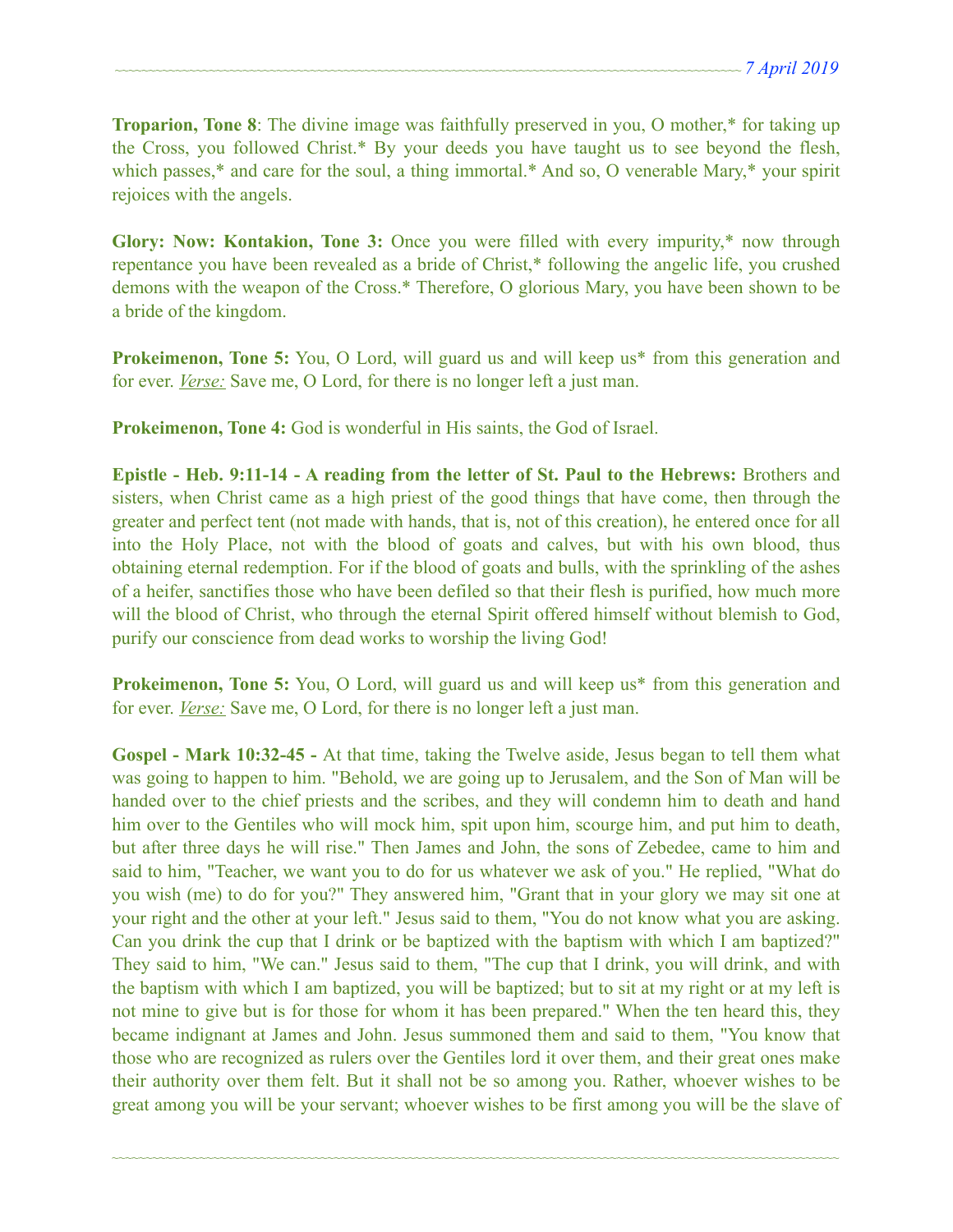all. For the Son of Man did not come to be served but to serve and to give his life as a ransom for many."

*Instead of* **"It is truly right..."** *we sing:* In you, O Full of Grace, all creation rejoices: the angelic ranks and all the human race. Sanctified temple and spiritual paradise, virgins' pride and boast, from whom God is made flesh and became a little Child; and He who is our God before all ages, He made your womb a throne, and He made it wider that all the heavens. In you, O Full of Grace, all creation rejoices. Glory be to you.

**Communion Hymn:** Praise the Lord from the heavens;\* praise Him in the highest.\* The just man shall be in everlasting remembrance;\* of evil hearsay he shall have no fear.\* Alleluia, alleluia,\* alleluia.

**Prayer After Holy Communion:** Having been made worthy to partake in a mystical way of Your immaculate Body and precious Blood, O Christ our God, I acclaim and bless, worship and glorify You, and proclaim the greatness of Your saving acts, now and for ever and ever. Amen. *(more Prayers After Holy Communion on pg. 324-326 in the Anthology book).* 

## **<>|<>|<>**

**Тропар, глас 5:** Рівнобезначальне з Отцем і Духом Слово,\* що від Діви народилося на спасіння наше,\* прославмо, вірні, і поклонімся,\* бо Воно благозволило тілом зійти на хрест\* і смерть перетерпіти, і воскресити померлих\* славним воскресінням Своїм.

**Тропар, глас 8:** В тобі, мати, дбайливо зберігся образ, бо, прийнявши хрест, ти пішла слідом за Христом і ділом навчала ти погорджувати тілом, бо воно проминає, а дбати про душу - єство безсмертне. Тим-то з ангелами разом радується, преподобна Маріє, дух твій.

**Слава: І нині: Кондак, глас 3:** Перше блудами всякими сповнена, як Христова невіста через покаяння днесь явилася, ангельське життя наслідуючи, демонів оружжям хреста ти убиваєш. Ради цього як невіста царева ти явилася, Маріє преславна.

**Прокімен, глас 5:** Ти, Господи, збережеш нас і захистиш нас\* від роду цього і повік. *Стих:* Спаси мене, Господи, бо не стало праведного.

**Прокімен, глас 4:** Величний Бог у святині своїй, Бог Ізраїля.

**Апостол - Євр. 9:11-14 - До Євреїв послання Святого Апостола Павла читання:** Браття і сестри, Христос же, з'явившись як архиєрей майбутніх благ, через більший і досконаліший намет, що зроблений не людською рукою, тобто не земної будови, – і не з кров'ю козлів та телят, але з власною кров'ю, – увійшов, раз назавжди у святиню і знайшов вічне відкуплення. Бо коли кров волів і козлів та попіл із телиці, як покропить нечистих, освячує, даючи їм чистоту тіла, то скільки більше кров Христа, – який Духом вічним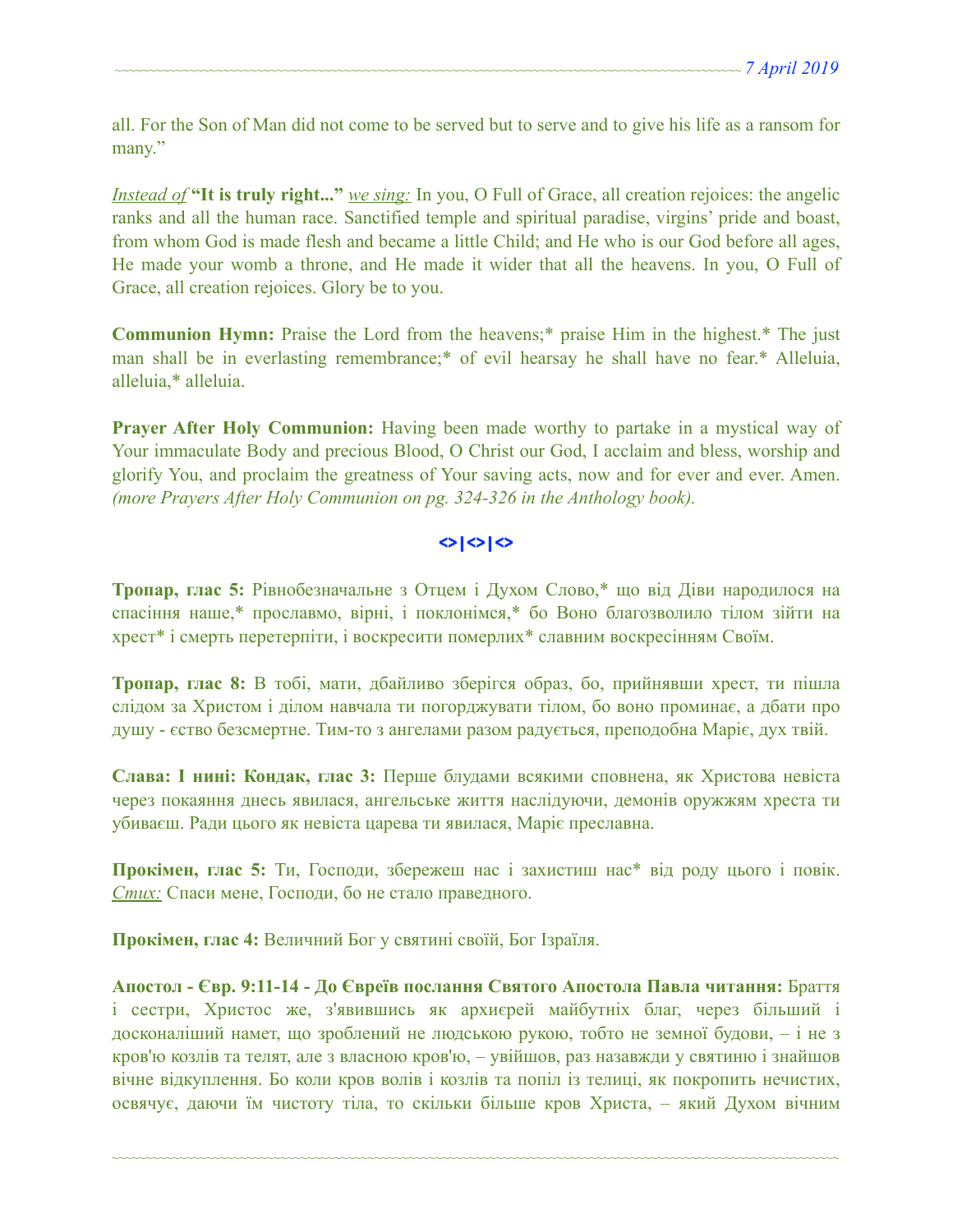приніс себе самого Богові непорочним, – очистить наше сумління від мертвих діл, на служіння Богові живому! В тобі, мати, дбайливо зберігся образ, бо, прийнявши хрест, ти пішла слідом за Христом і ділом навчала ти погорджувати тілом, бо воно проминає, а дбати про душу – єство безсмертне. Тим-то з ангелами разом радується, преподобна Маріє, дух твій. Перше блудами всякими сповнена, як Христова невіста через покаяння днесь явилася, ангельське життя наслідуючи, демонів оружжям хреста ти убиваєш. Ради цього як невїста царева ти явилася, Маріє преславна.

**Алилуя, глас 5:** *Стих:* Милості Твої, Господи, оспівуватиму повік, і з роду в рід сповіщу устами моїми Твою вірність. *Стих:* Бо сказав Ти: Повік милість збудується, на небесах приготовиться істина Твоя.

**Євангеліє - Марко 10:32-45 -** У той час взяв Ісус дванадцятьох і почав їм говорити, що має статися з ним: "Оце йдемо в Єрусалим, і Син Чоловічий буде виданий первосвященикам та книжникам, і засудять його на смерть, і видадуть його поганам; і насміхатимуться з нього, плюватимуть на нього, бичуватимуть його й уб'ють, він же по трьох днях воскресне." Яків же та Йоан, сини Заведея, підходять до нього та й кажуть йому: "Учителю, хочемо, щоб ти нам зробив те, чого попросим." Він же їм відповів: "Що хочете, щоб я зробив вам?" "Зволь нам, – ті йому кажуть, – щоб ми сиділи: один праворуч, другий ліворуч від тебе у твоїй славі." Ісус же сказав їм: "Не знаєте, чого просите. Чи можете пити чашу, яку я п'ю, і христитися хрищенням, яким я хрищусь?" Ті йому відповіли: "Можемо." Ісус сказав їм: "Чашу, яку я п'ю, питимете, і хрищенням, яким я хрищуся, христитиметесь. Сидіти ж праворуч від мене чи ліворуч, – не моя річ вам дати, а кому приготовано." Почули про те десятеро, тож обурились на Якова та Йоана. Тоді Ісус прикликав їх і сказав їм: "Ви знаєте, що ті, яких вважають князями народів, верховодять ними, а їхні вельможі утискають їх. Не так воно хай буде між вами, але хто з-між вас хоче стати великим, хай буде вам слугою, і хто з-між вас хоче бути першим, хай буде рабом усіх. Бо й Син Чоловічий прийшов не на те, щоб йому служити, лише щоб служити й віддати своє життя як викуп за багатьох."

*Замість* **"Достойно"** *співаємо:* Тобою радується, Благодатная, всяка твар, ангельський собор і чоловічеський рід, о священний храме і раю словесний, дівственна похвало, що із неї Бог воплотився і младенцем став, перед віками сущий Бог наш. Лоно бо твоє престолом сотворив і утробу твою просторішою небес учинив. Тобою радується, Благодатная, всяка твар, слава тобі.

**Причасний:** Хваліте Господа з небес,\* хваліте Його на висотах. В пам'ять вічну буде праведник,\* злих слухів не убоїться. Алилуя, алилуя, алилуя.

**Молитва По Святім Причастю:** Таїнственно удостоївшись бути причасником Твого пречистого тіла і чесної крови, Христе Боже, оспівую і благословлю, поклоняюся, і славлю, і величаю спасіння Твої, Господи, нині і повсякчас, і на віки вічні. Амінь. *(більше*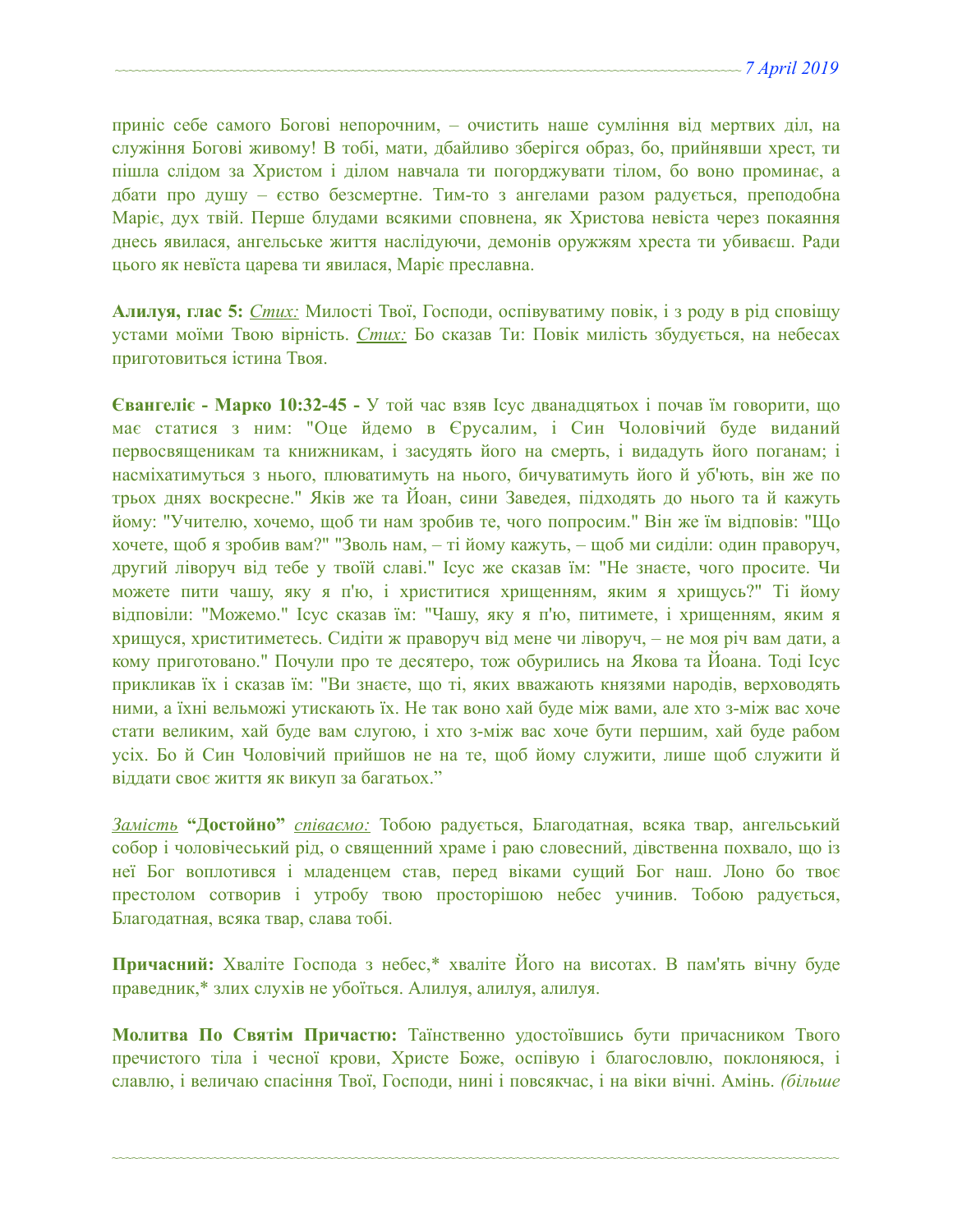*Молитов По Святім Причастю на ст. 80-87 в маленькій книжечці "Божественна Літургія")*.

# ANNOUNCEMENTS

✦**HAPPY BIRTHDAY** to ROBERT HERCHAK and all those who celebrated their birthdays this past week. May the Lord Our God continue to bless you abundantly and the Holy Mother of God protects you at all times. Многая Літа!

✦**PARISH LENTEN RETREAT WITH FR. JOE OSTOPOWICH - APRIL 13-14 -** join us for two days of spiritual renewal and prayer. **Saturday, Apr. 13 -** 6:00pm - Fr. Joe will be hearing confessions; 6:30pm - Vespers; 7:00pm - retreat talk followed by a fellowship. **Sunday, Apr. 14** - 10 am - Divine Liturgy (opportunity for confession). People will eventually forget what you and what you did but they never forget how you made them feel. The great tragedy in our communities is that there is loneliness and isolation. The best thing we can give someone is presence of ourselves. Acknowledge their presence in our lives and communities. Acknowledge they too are as important as you are.

✦**SOROKOUSTY:** Lenten Memorial Services for the deceased will be celebrated every Thursday of Lent at the 9:00 AM Divine Liturgy. The books for the deceased are available at the church entrance. Please remember to pray for the deceased members of your family & friends.

✦**PRAYER REQUEST:** Please keep in your prayers GORD HRYHORYSHEN and other members of our parish, our family and friends who are ailing, in hospitals, nursing homes and those who are not able to join actively in their community.

✦**ST. NICHOLAS BOOK STORE:** The Divine Liturgy An Anthology of Worship - **\$25**; "Christ Our Pascha" Catechism of the Ukrainian Catholic Church/"Христос Наша Пасха" Катехизм Української Католицької Церкви - **\$25**; "Sing to Our God" hymn book - **\$15**; Молитовник "Прийдіте Поклонімся" - **\$10;** "The Rosary - The Prayer Rule of the Mother of God in the Ukrainian Catholic Church" - **\$10.** 

✦**PARISH CALENDAR OF BIRTHDAYS & ANNIVERSARIES:** If you would like to be included in our Parish Calendar of Birthday and Anniversary celebrations, please put date in our calendar located at the church vestibule. Each week, we will list the names in our parish bulletin so we can celebrate these happy occasions together!

✦**JOIN OUR CHOIR:** Do you enjoy singing? Please consider joining our St Nicholas Parish Choir and remember that we ALWAYS looking for new members! Contact Motria Koropecky for details at 250.658.3051.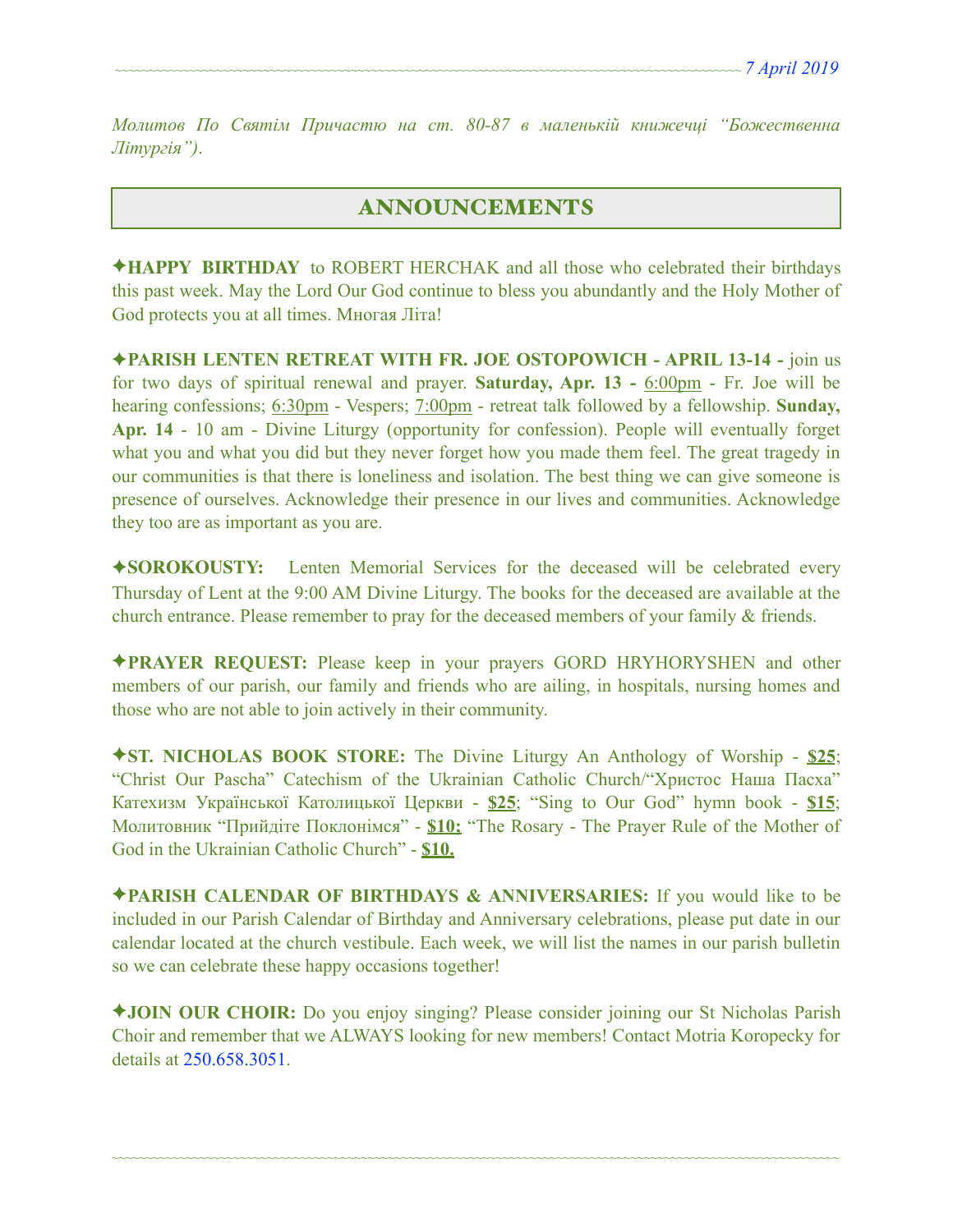✦**CATECHISM ANNOUNCEMENT:** "*And they were bringing to Him also the infants, in order that He may be touching them; but after the disciples saw it, they rebuked them. But Jesus called them to Himself and said, Let alone the little children to come to Me, and cease hindering them; for of such is the kingdom of God*." We are happy to welcome all children to our St. Nicholas The Wonderworker catechism program. Weekly classes are scheduled Sunday morning during Divine Liturgy. We want your children to learn more about their Catholic faith, sacred scripture, feast days, and religious practices and customs of the Ukrainian Catholic church. If you have any questions, please do not hesitate to contact Marian Chalifoux at 250.507.1005.

✦**THRIFTY'S PRE-PAID FOOD CARDS -** We all have to buy groceries. Why not have 6% of it returned back to the church at no extra charge! Cards are available in \$100, \$200, and \$500 denominations. Talk to Alec after today's liturgy to pre- order your cards. We need to sell A LOT of them! We encourage you to consider purchasing them for yourselves as gifts too.

✦**BE A STEWARD:** Have you ever wondered what more can you do to help our parish? Here are some suggestions: **Steward** of property security; **Steward** of grounds cleaning; **Steward** of cleaning church; **Steward** of church linen; **Steward** of outreach; **Steward** of caring; **Steward** of prayer; **Steward** of service. Quite often, our homebound or senior members, once active in their younger years, want to find purpose in their senior years. It's not only about doing but about "BEING" present to others. Contact Fr. Yuriy **OR** Darlene DeMerchant for more information. You will be amazed how "BEING" can make a difference.

✦**PARISH LIBRARY:** please visit our parish library and browse through the books on spirituality, church history, iconography, history of the Ukrainians in Canada, children's books and more… The library is located in the church vestibule. Please use a library book sign out form when borrowing a book.

✦**SUNDAY COFFEE VOLUNTEERS** act as hosts and serve light refreshments following the Sunday morning Divine Liturgy, providing an opportunity for the faithful to socialize with friends and visitors following their shared worship experience. We thank all of our parishioners who kind volunteer to serve refreshments. Whether you are new to the Parish, or are a long-time members, please join us for coffee. Please speak with Robert if you would like to volunteer.

✦**WE SHARE THE AIR:** Please keep it healthy and fragrant free. Someone in this area is scent-sitive. The chemicals used in scented products can make some people sick, especially those with fragrance sensitivities, asthma, allergies and other respiratory ailments. PLEASE DO NOT \*wear perfume, cologne, lotion, aftershave and other fragrances; \*USE unscented personal care products. Be Sensitive to Others. Thank you for your understanding. *St. Nicholas parish.* 

✦**MARCH 31 - SUNDAY DONATIONS** - Coffee: \$47.05; Vigil lights: \$15.00; Loose collection: \$50.00; Envelope collection: \$692.00; Lenten collection: \$45.00; Pre-authorized donations Mar 25 to Mar 31: \$120.00; **TOTAL: \$969.05**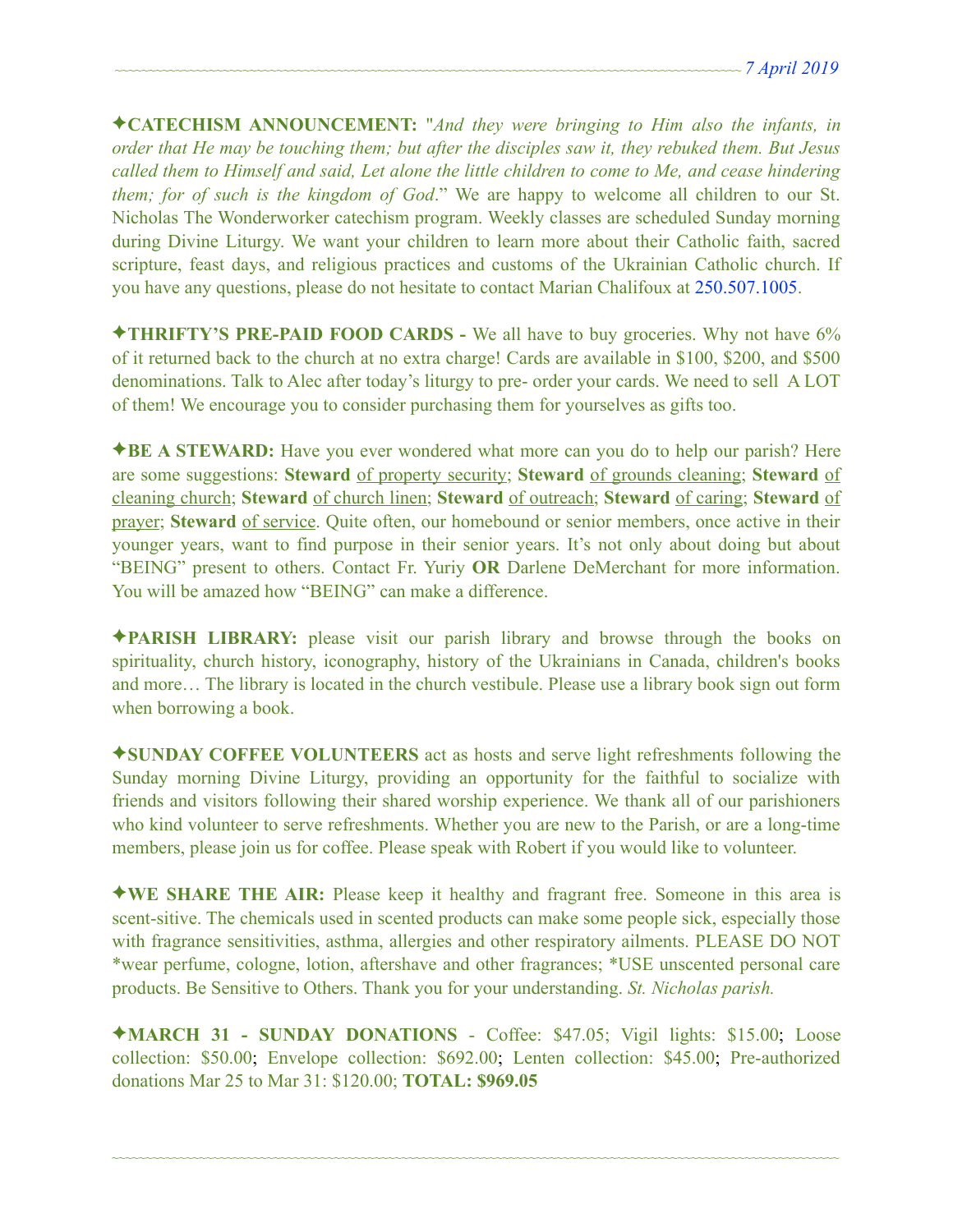## SAINT MARY OF EGYPT

 The biography of this wonderful saint was written by St. Sophronius, the Patriarch of Jerusalem. Once, during the Lenten Season, a certain priest-monk, the Elder Zosimus, withdrew into the wilderness beyond the Jordan. Suddenly, he caught sight of a human being with a withered and naked body whose hair was as white as snow and who began to flee from the sight of Zosimus. The elder ran for a long while until this person crouched down in a brook and cried out: "Abba Zosimus forgive me for the sake of the Lord. I cannot face you for I am a naked woman." Zosimus then tossed his outer garment to her which she wrapped around herself and then showed herself to him. The elder was frightened upon hearing his name spoken from the mouth of this woman he did not know.

 Following his prolonged insistence, the woman related her life story. She was born in Egypt and at the age of twelve began to live a life of debauchery in Alexandria where she spent seventeen years. Driven by the adulterous flame of the flesh, one day she boarded a boat which was sailing for Jerusalem. Arriving at the Holy City, she wanted to enter the church in order to venerate the Honorable Cross but some invisible force restrained her and prevented her from entering the church. In great fear, she gazed upon the icon of the All-Holy Mother of God in the vestibule and prayed that she be allowed to enter the church to venerate the Honorable Cross, all the while confessing her sinfulness and uncleanness and promising that she would go wherever the All-Pure One would direct her. She was then permitted to enter the church. Having venerated the Cross she again entered the vestibule and, before the icon, gave thanks to the Mother of God. At that very moment she heard a voice saying: "If you cross over Jordan you will find real peace!" Immediately she purchased three loaves of bread and started out for the Jordan where she arrived that same evening. The next day she received Holy Communion in the Monastery of St. John and crossed over the Jordan river.

 She remained in the wilderness for forty-eight years in great torment, fear and struggle with passionate thoughts as though with wild beasts. She fed on vegetation. Afterward, when she stood for prayer, Zosimus saw her levitate in the air. She begged him to bring her Holy Communion the following year on the shore of the Jordan where she would then come to receive it. The following year, Zosimus arrived on the shore of the Jordan in the evening with Holy Communion. He wondered how this saint would cross the Jordan. At that moment, in the light of the moon, he saw her as she approached the river, made the sign of the cross over it and walked upon the water as though upon dry land. After Zosimus administered Holy Communion to her, she begged him to come the following year to the same brook where they had first met.

 Zosimus came and discovered her lifeless body on that spot. Above her head in the sand was written: "Abba Zosimus, bury the body of the humble Mary on this site; render dust to dust. I died on April 1, the same night of the saving-suffering of Christ, after having received Communion of the Divine Mysteries." From this inscription Zosimus first learned her name and the other and awesome miracle was that, she, on that same night the previous year, when she